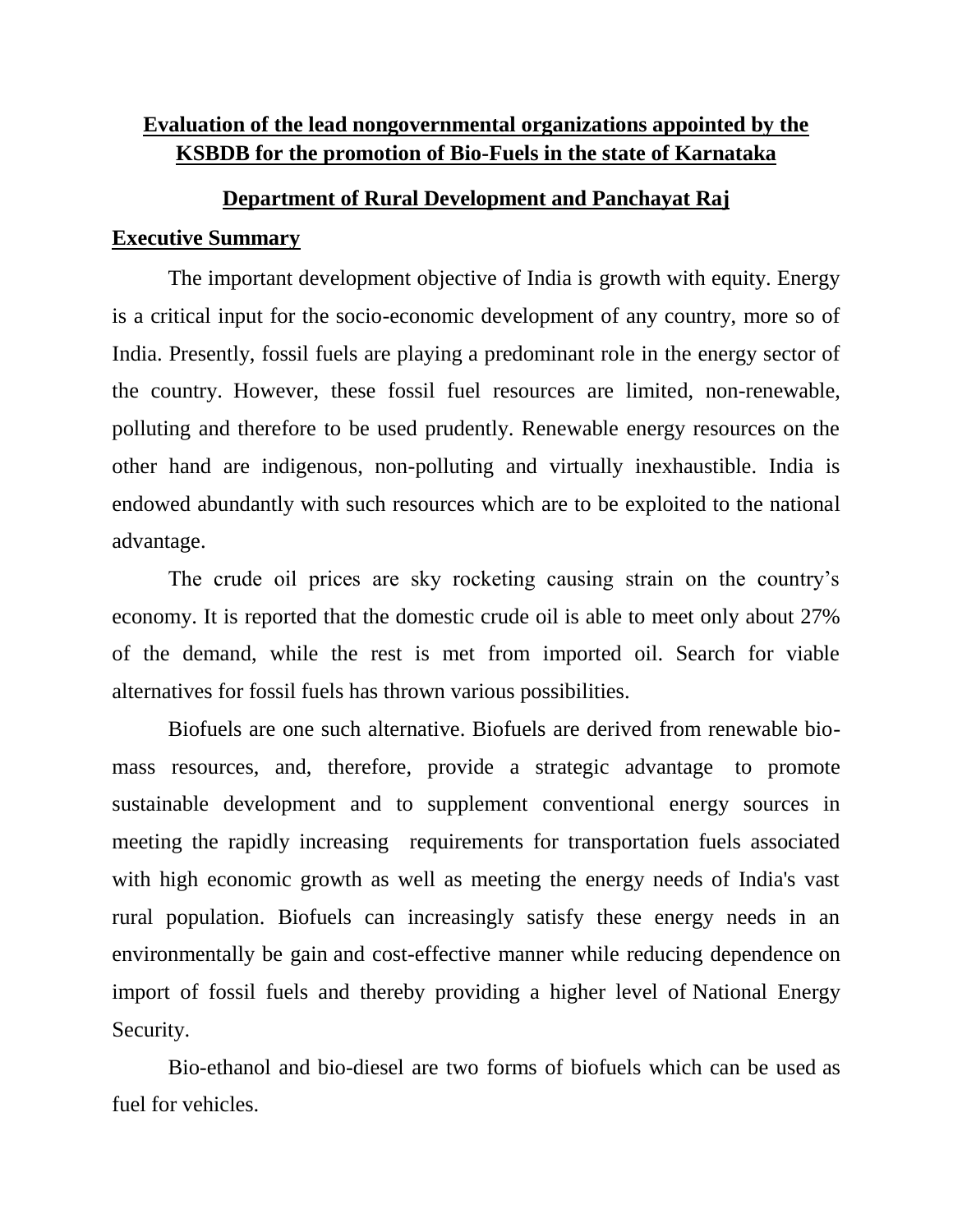The Indian Government announced its 'National Biofuel Policy' during September, 2008, which aims at meeting India's 20% diesel demand with fuels derived from plants. Government of Karnataka adopted its Biofuel Policy during March 2009 with a set of objectives to propagate biofuel crops (pongamia, neem, mahua, simarouba, jaropha etc.) in the State without having friction with the food security policy of the State. To execute various activities as per the Policy, a separate Board by name Karnataka State Biofuel Development Board was established during 2010.The various activities of the Board are explained in the Report. The Board advocates cultivation of biofuel crops on degraded forest, revenue, institutional land by involving communities organized by VFCs Tank User's Groups, SHGs and NGOs.

The Board has identified lead NGOs for all the districts across the State to create awareness about biofuel crops and related issues amongst the communities

- 1. Objective of lead NGOs is to promote community participation in biofuel programs of the Board
- 2. Role of lead NGO is to:
	- Create awareness about biofuels amongst communities,
	- Capacity building of stakeholders viz., farmers, landless labourers, SHGs, VFCs, etc. through extension and training activities etc.
	- Facilitating biofuel crop cultivation including procurement of seed materials,
	- Facilitating marketing of seeds,
	- Coordinating various activities of the Board with the District Biofuel Monitoring Committee, Grama Panchayat /Zilla Panchayat, Department of Agriculture, Department of Forestry, Department of Watershed.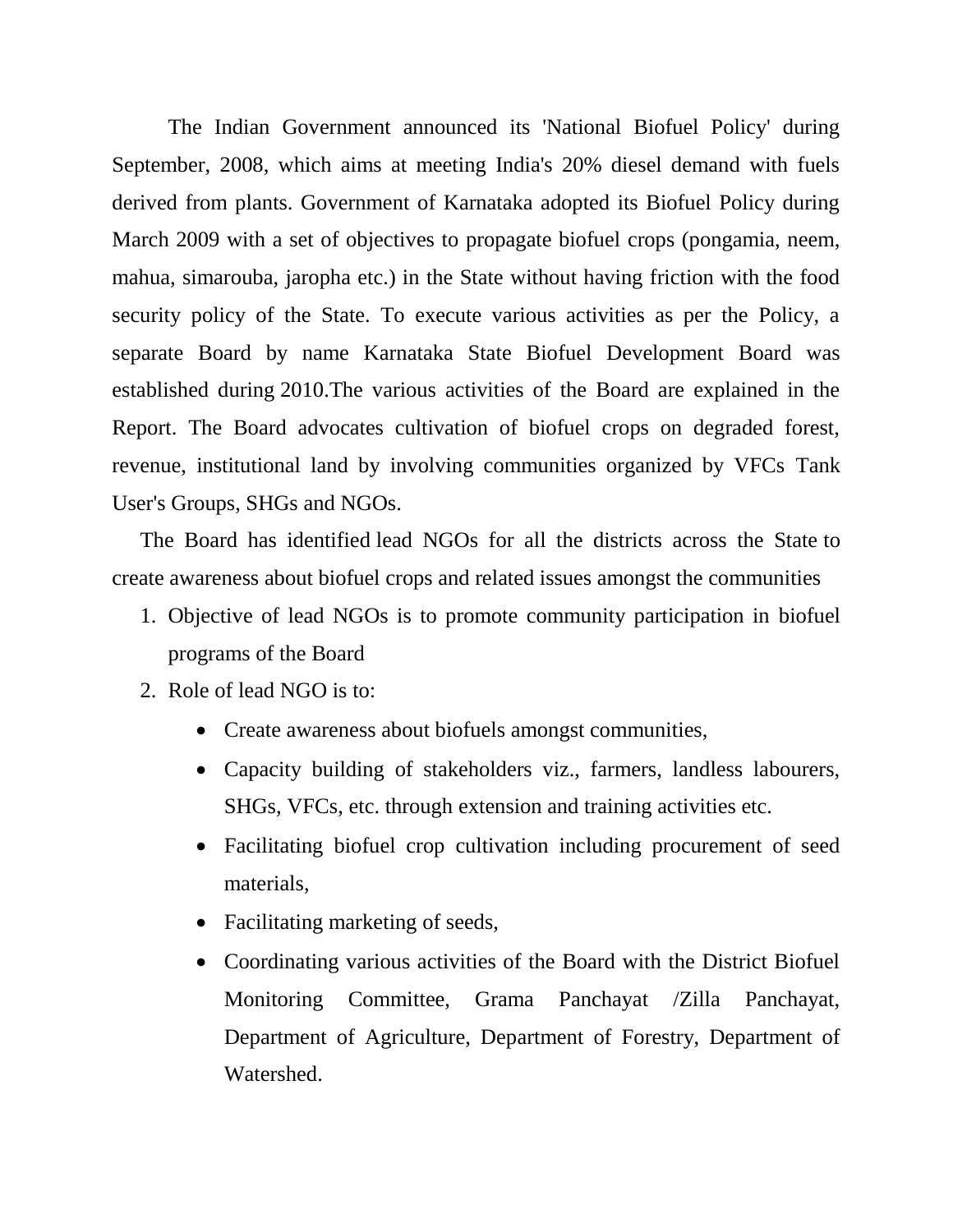Board wanted to get the performance of these 32 lead NGOs evaluated to know their efficiency or otherwise while executing the expected roleresponsibilities of these lead NGOs.

The evaluation study was assigned to the Regional Institute of Cooperative Management situated at Padmanabhanagar, Banashankari of Bangalore.

#### **Objectives of the Study:**

- To assess the performance of lead NGOs in the implementation of various activities against the set objectives of the Board.
- To gauge the knowledge, expertise, capacity of the NGOs along with the nature and quality of coordination the NGO has with different stakeholders.
- To know the problems faced by the NGOs, if any.
- To assess the problems at the community level, if any.
- To suggest corrective measures, if required.

### **Hypothesis:**

The identified lead NGOs are expected to have those qualities(strong presence, good track record and network in the district, expertise in working with communities and other stake holders, other statutory requirements etc.) to deliver the expected outcome. It is to test as to what extent the said NGOs have succeeded in bringing out those results in their allotted districts.

#### **Evaluation Questions**:

The Board had given as many as 13 questions which are to be probed by the Evaluating Organization. These questions (given in the main report) covered major roles the NGO is expected to play (expertise in the area, infrastructure available including manpower, availability of propaganda materials, conducting of awareness programs, work at the Grama Panchayat level, inputs about the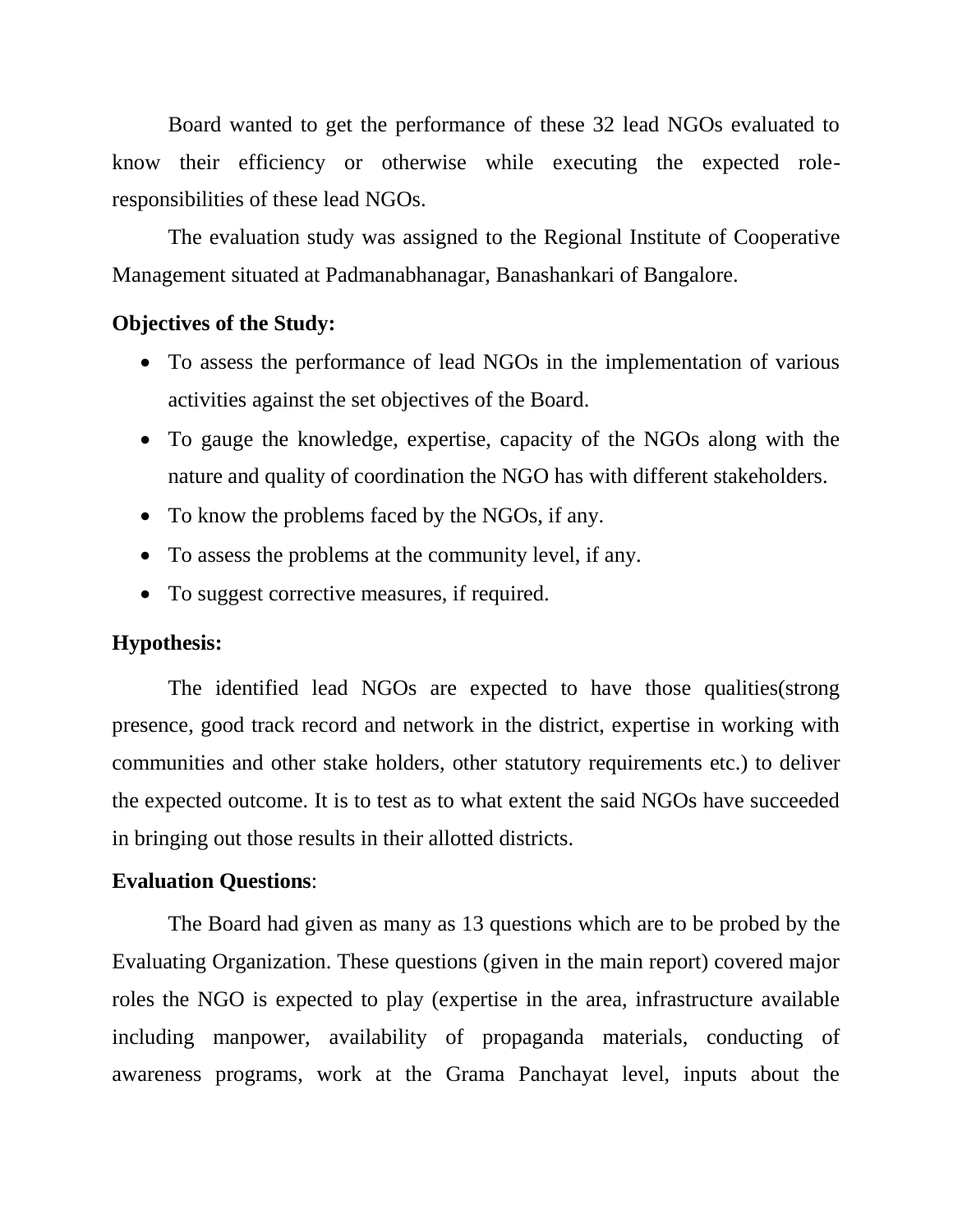coordination with the District Biofuel Monitoring Committee, Department of Agriculture/Forestry/Watershed, organising Biofuel Farmer's Groups, VFCs, SHGs, execution of activities such as Suvarna Bhoomi, Baradu Bangara, Hasiru Honnu, sending periodical reports, attending audit queries etc.).

Board has given Terms of Reference (appended to main report), according to which the Study was undertaken.

## **Research Methodology:**

Performance of all the identified 32 lead NGOs in 30 districts across the State (Tumkur and Uttara Kannada had two lead NGOs, each) were evaluated as per the Terms of Reference of the Board.

Primary as well as secondary data/information was collected from the 32 lead NGOs. Data was also collected from other stakeholders such as Zilla Panchayats, Department of Agriculture etc. Beneficiaries were also interviewed to collect relevant information.

Keeping in view the Terms of Reference, five sets of questionnaires were developed to capture maximum data/information pertaining to the various activities executed by the lead NGOs in particular and others in general (questionnaires appended to the Report).These questionnaires were pilot tested with two lead NGOs and a presentation was made before the Karnataka Evaluation Authority for their comments and suggestions before taking up the field work.

A set of 18 evaluators who had previous experience in data collection were identified and were trained before taking up the data collection.

These evaluators collected abundant data/information from all the 32 lead NGOs and other stakeholders.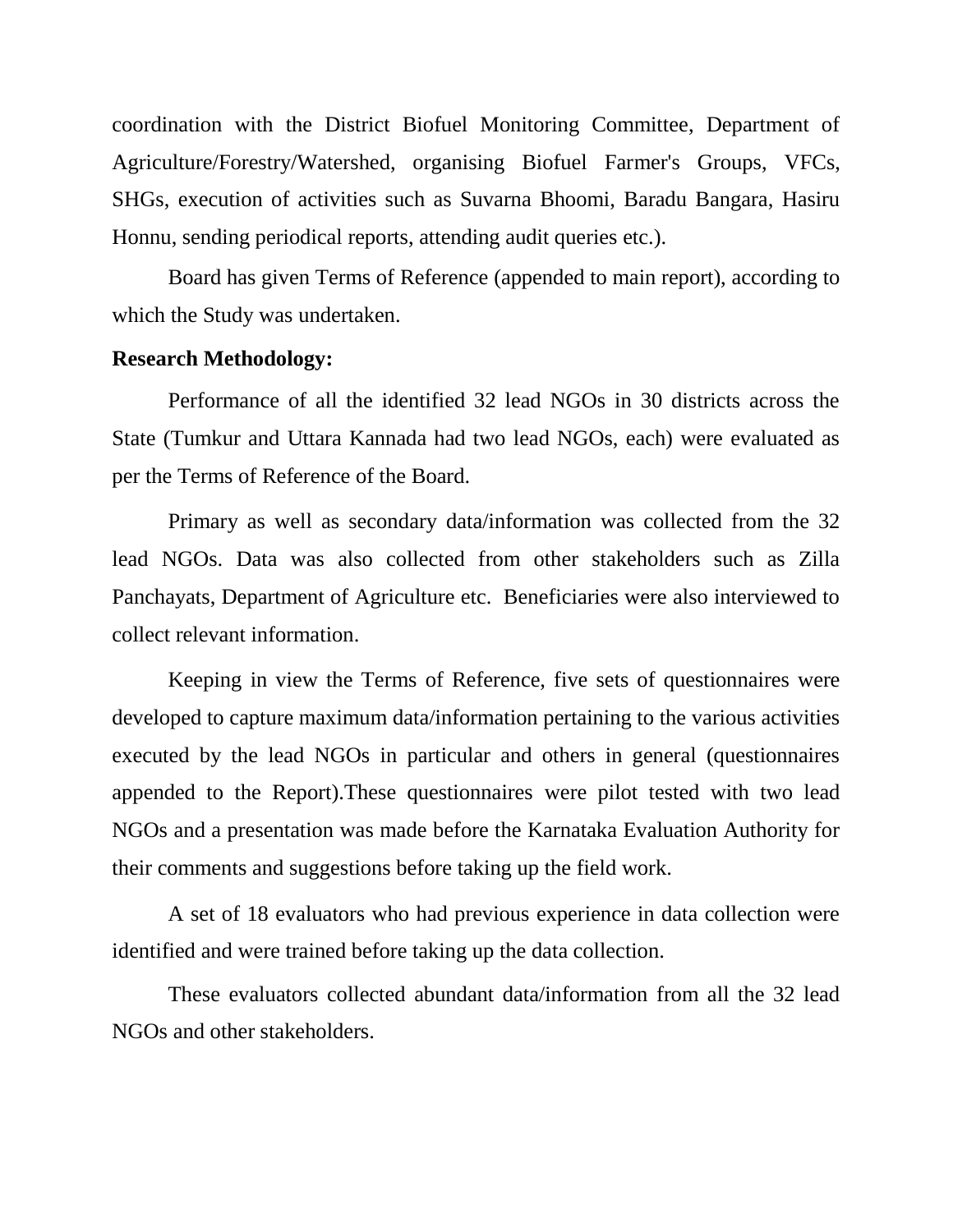Data/information thus collected was analyzed and presented in the Report. Thus an attempt was made to capture the level of performance of the 32 lead NGOs in the execution of the biofuel project during 2012-13 and 2013-14, under various heads prescribed by the Board.

#### **Performance of Lead NGOs Districtwise:**

Keeping the Terms of Reference of the Board, performance of all the 32 lead NGOs, under various heads is presented. Data and information from the primary and secondary sources have been used to give a detailed picture on the performance of NGOs in this chapter.

#### **Ranking of the Lead NGOs**:

Keeping the data and information in view, all the 32 lead NGOs were ranked using 50 as the maximum score. The various role-responsibilities of the NGOs as prescribed by the Board and the output from certain activities were given weightage (out of 50), and the cumulative figures gained by each NGO was used for ranking. Three categories were created as satisfactory (score 70% and above), average (score 51% to 69%) and unsatisfactory (score 50% and below). As per this scoring, of the 32 lead NGOs, 21 were ranked as satisfactory, 7 average and 4 unsatisfactory. This gives an idea about the performance of the identified NGOs on a common scale. This also gives a comparative picture with regard to the performance of the 32 lead NGOs in the State. A brief analysis on the performance and limitations of the scale are presented.

#### **Important Observations on the Performance of the Lead NGOs:**

In this chapter, with an idea of providing certain insights, the overall performance of 32 lead NGOs in the State, a general analysis of NGO performance against the evaluation questions is attempted using tables and graphs. Observations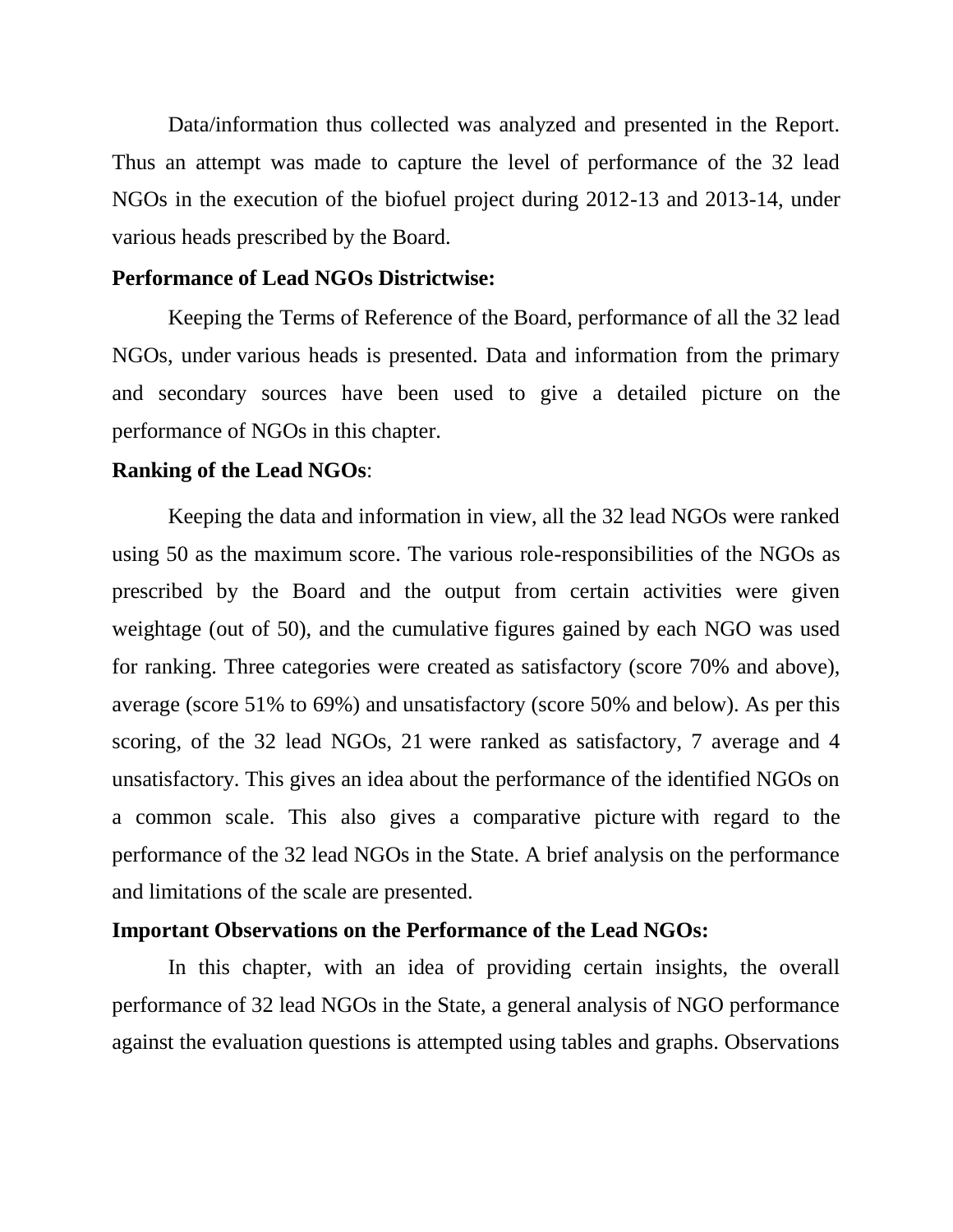on these tables, graphs etc. have been presented at the end of the chapter for ready reference.

#### **Conclusions and Recommendations:**

In this chapter, a list of important conclusions emerged out of the study are presented. Some of these conclusions included those connected with the performance of lead NGOs-their ranking, success or otherwise of these lead NGOs with regard to their assigned tasks, performance of NGOs agro climatic zone-wise, level of coordination amongst the stakeholders, performance of NGOs under programs such as Suvarna Bhoomi, Hasiru Honnu and Baradu Bangara, etc.

In the backdrop of the conclusions, certain recommendations are made to improve the performance of NGOs(selection of new NGOs, providing training to NGOs, improving of monitoring mechanism at various levels, fixing of accountability, relook at the acceptance level of farmers for biofuel crops in different areas, etc.).

At the end, a couple of policy briefs are provided, in the light of the importance of the project and the need for its continuation.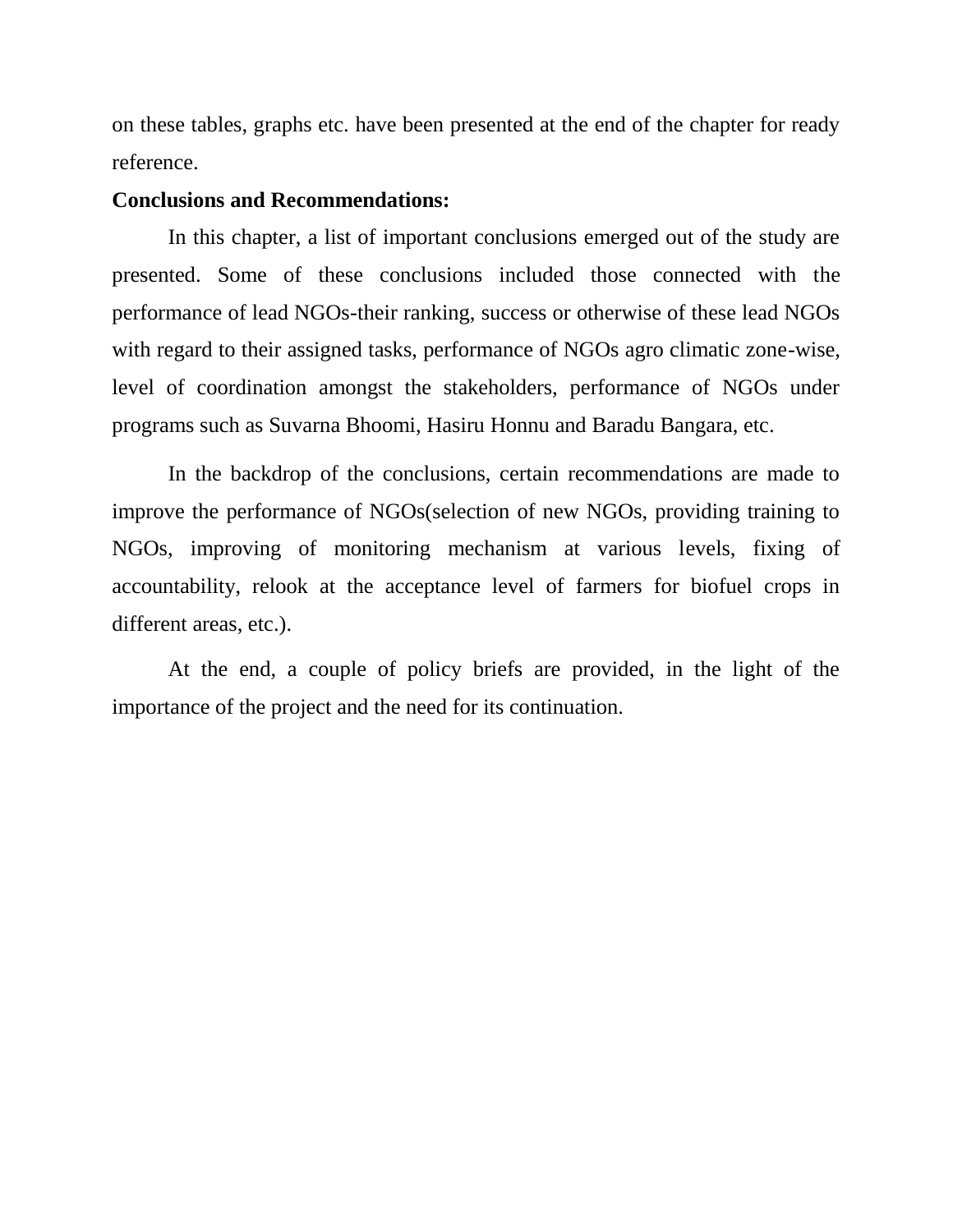## **Conclusions and Recommendations**

The roles & responsibilities of the lead NGOs in implementing the biofuel project in the State has been explicitly made clear by the Board, (Explained at chapter 3 of the report).These lead NGOs are expected to help the biofuel cultivators and seed collectors in several ways. They are expected to coordinate with various stakeholders in achieving the objectives of the Board(propagate biofuel crop cultivation and increase biofuel production in the State as per the Biofuel Policy of the State and the Nation).

The KSBD Board had identified 32 lead NGOs to function in 30 districts (two districts had two NGOs) of the State. Board decided to get the performance of these 32 lead NGOs evaluated through an external agency(RICM) for the years 2012-13 and 2013-14. In accordance with the Terms of Reference of the KSBDB, the performance of 32 lead NGOs was evaluated(details of the procedure followed is given in the report).

Analysis of the field data/information, threw out certain results, the details of which are presented individually (NGO wise) and collectively (for the State).

## **Following are the major conclusions of the study:**

1) Performance of 32 lead NGOs against delivery of their expected responsibilities was graded using a scale and are categorized under three groups as satisfactory, average and unsatisfactory. According to their performance, 21 NGOs were categorized as Satisfactory.

2) Performance of 7 NGOs were noted to be Average

3) Performance of 4 NGOs were adjudged as Unsatisfactory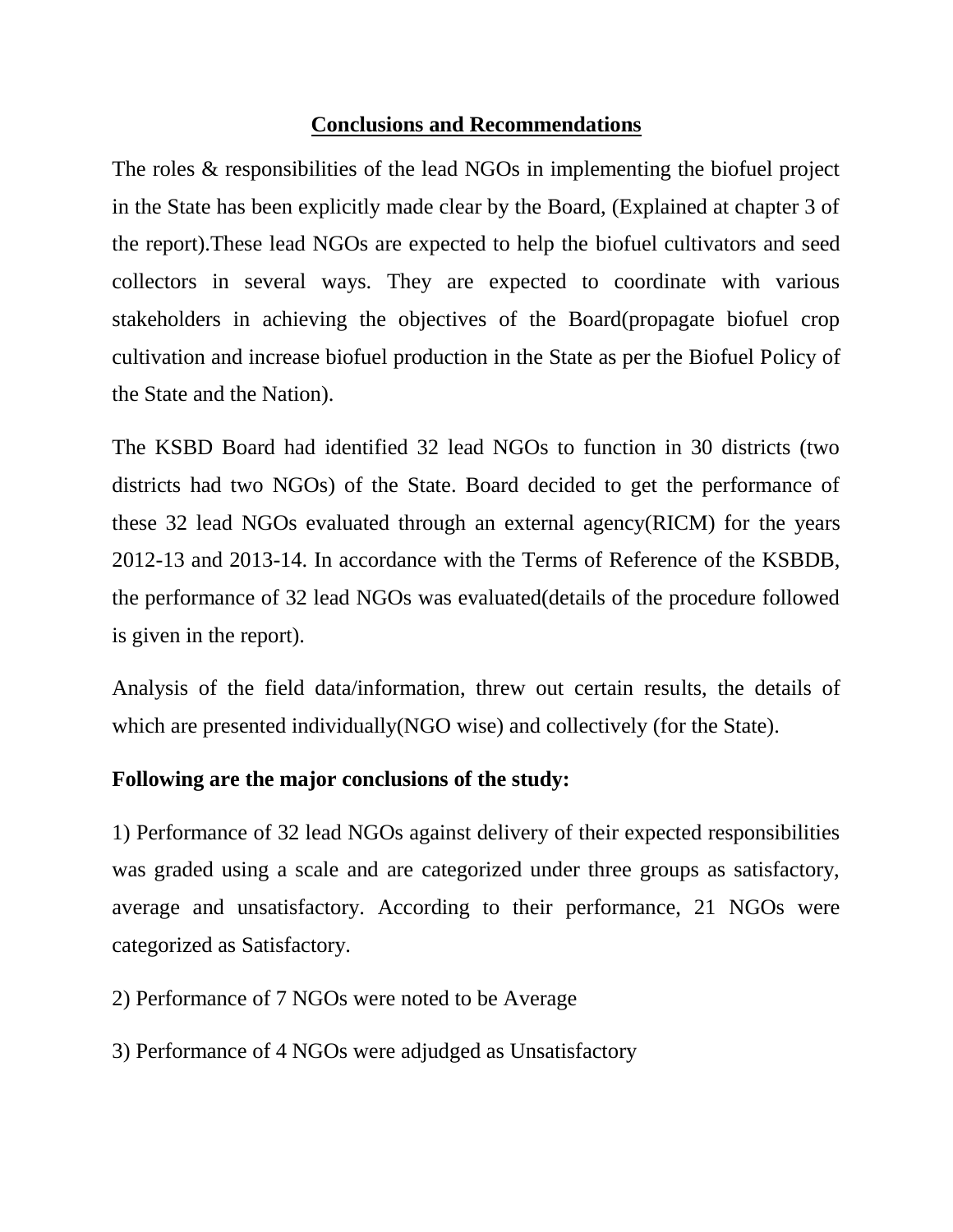4) It was clear from the above grading that 66% of the identified lead NGOs excelled with satisfactory performance; 22% with average performance and 12% with unsatisfactory performance. This analysis shows the wide variations which existed amongst 32 lead NGOs, though the roles & responsibilities prescribed by the Board were same for all NGOs.

5) It was clear that the performance of the lead NGOs did not have bearing on the agro-climatic zones of the State. Good performers amongst 32 lead NGOs were seen in all the agroclimatic zones. Hence, it is clear that the performance of the individual NGOs matter most in the success or otherwise of the project.

6) Though the main responsibility of the lead NGO was to create awareness on use of biofuels amongst the rural communities, many NGOs attempted it in their own way. However there was very wide variation in the execution of activities, such as information, Education, Communication (IEC).

7) Majority of the lead NGOs did not work closely with the Grama Panchayats (sharing information at grama sabhas, inclusion of biofuel activities in the GP action plans) which was very crucial from the point of view of bringing rural communities under the fold of the biofuel project.

8) Though, a few lead NGOs have understood the importance of formation of Farmer's Groups, VFCs, Tank Water User's Association, SHGs etc. and worked with those rural institutions, many seem to have not understood the importance of these institutions. They were not properly built and used.

9) Some of the lead NGOs got involved in the collection and marketing of biofuel seeds but not all.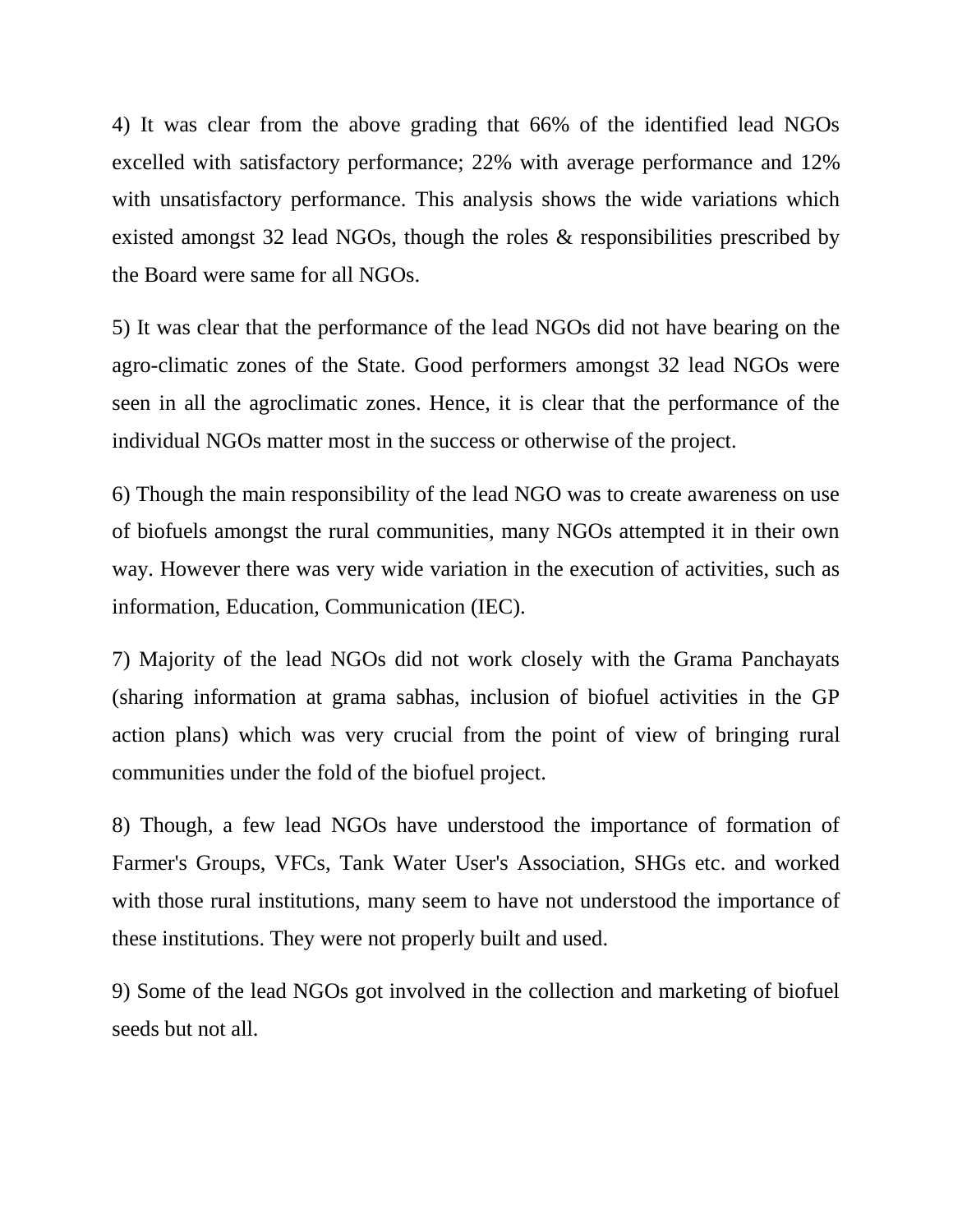10) Lead NGOs were expected to co-ordinate for the execution of important plantation programs such as Suvarna Bhoomi, Hasiru Honnu and Baradu Bangara. It was observed that the results under Suvarna Bhoomi were appreciable, whereas under Baradu Bangara,it was very disappointing and Hasiru Honnu falling in between

11)As there were too many stakeholders involved in the implementation, it was too much for the lead NGOs to coordinate between these bodies for the effective delivery of results.

12)Acceptance of certain biofuel varieties was an issue in certain districts (Udupi, Dakshina Kannada).

13)Timely disbursal of planting materials at reasonable prices was an issue at the farmer's level.

14)The project was new to all the stake holders including the Board and in two years' time it is difficult for the NGOs to prove their capacity.

15)At the district level, it is the Zilla Panchayat which is responsible for all the developmental activities including those related to biofuels. Unfortunately, biofuel project never received required attention at the Zilla Panchayats. It was one amongst many programs under the fold of the ZP. ZPs have not recognized the biofuel activity as one among the priority sector; so was the case with the Department of Agriculture, Department of Forest. Accountability level, thus, was 'wafer thin' with the line departments.

16) Despite all the limitations, it is heartening to note that the Board has taken up various innovative programs in a short span of time. The efforts made by the Board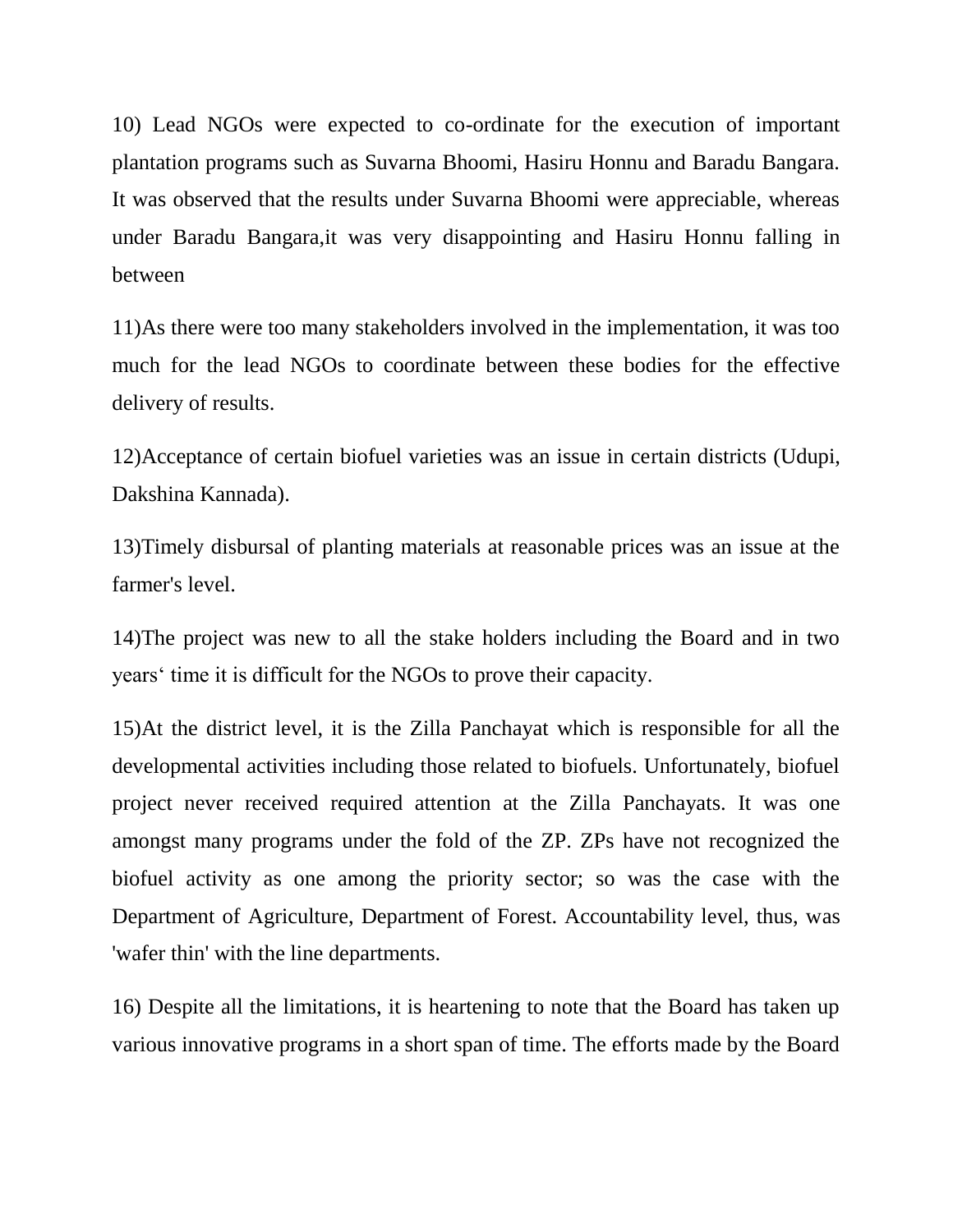in propagating biofuel as a cost-effective, renewable source of energy, across the State in tune with the State and National Biofuel Policy are highly appreciable.

#### **Recommendations:**

In the backdrop of the study, with the given conclusions ,the following recommendations are made for the improvement of the project execution at the level of the lead NGOs;

- 1. Depending upon the performance of the 32 lead NGOs, all the 21 lead NGOs in the first category (satisfactory)could be retained. The first 4 in the second category (average) may be retained. The remaining 3 in the second category and all the 4 in the last category (unsatisfactory) are suggested to undergo a refresher training course before their continuance at the discretion of KSBDB.
- 2. While identifying the new lead NGOs, it is desirable not to identify those NGOs which are entirely from other fields and not in any way can understand the nuances of the biofuel project.
- 3. The lead NGOs are to be made more accountable to the Board.
- 4. The short comings of the lead NGOs discussed in the study may be borne in mind and corrective measures be taken on the uses such as inadequate awareness programs; not working at the Grama Panchayat level; not forming biofuel farmer's groups; not motivating and equipping VFC, SHGs, Water User's Committees etc.; improper execution of programs such as Suvarna Bhoomi, Hasiru Honnu and Baradu Bangara; non-attendance at the DMCs, non-submission of periodical reports, inadequate documentation of issues etc.
- 5. Involvement of rural community such as SHG, VFC, and Water users group needs to be strengthened.